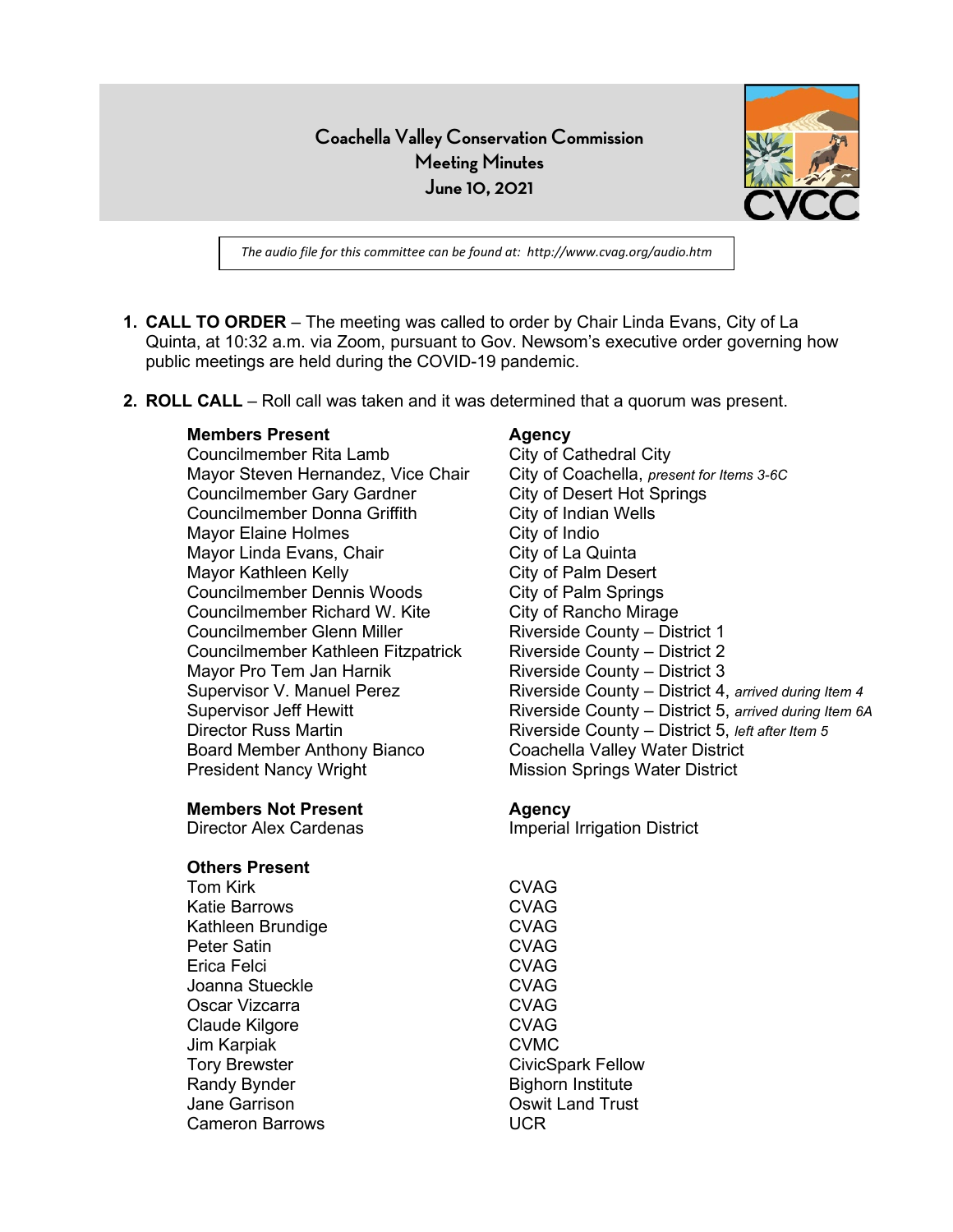Lynn Sweet Stanley Henry Mike McDonagh Joan Taylor Bill Havert One individual joined by phone UCR Stanley E. Henry Consulting McDonagh Project Management Sierra Club Retired CVMC Executive Director

## **3. PUBLIC COMMENTS ON AGENDA ITEMS**

Randy Bynder, board member for the Bighorn Institute, spoke in favor of the incorporation of the bighorn sheep fence into the Management & Monitoring budget on Item 6A. He thanked Director of Environmental Resources Katie Barrows for her service, particularly the hard work coordinating the bighorn sheep fence.

Jane Garrison from Oswit Land Trust spoke in favor of Item 6C. Oswit Land Trust also provided a letter of support on Item 6C, which was forwarded to the members of the Commission.

## **4. COMMISSION CHAIR / DIRECTOR COMMENTS** –

Executive Director Tom Kirk announced the retirement of Ms. Barrows. He presented photos and discussed some of her major accomplishments while working for the CVCC. Several CVCC members – including Chair Evans, Councilmember Kite, Councilmember Fitzpatrick and Mayor Hernandez – praised Ms. Barrow's achievements and thanking her for her service to the CVMSHCP, CVCC, and community.

## **5. CONSENT CALENDAR**

**A. Approve May 13, 2021 CVCC Meeting Minutes**

- **B. Approve CVCC's existing Investment Policy as CVCC Policy #21-02**
- **C. Adopt the clarifying memo,** *Joint Project Review Requirements of the Coachella Valley Multiple Species Habitat Conservation Plan and the Implementing Agreement as Applied to Programmatic or Phased Projects***, and direct the Executive Director to distribute this guidance to local permittees**
- **D. Authorize the Executive Director to negotiate and execute a services agreement with eBizUniverse, Inc. to complete website redesign for CVCC and the Coachella Valley Association of Governments (CVAG), at a cost to CVCC of \$4,825 and a cost to CVAG of \$6,425, for a total project cost not to exceed \$11,250**

**IT WAS MOVED BY MAYOR KELLY AND SECONDED BY COUNCILMEMBER FITZPATRICK TO APPROVE THE CONSENT CALENDAR ITEMS.**

**THE MOTION CARRIED WITH 16 AYES AND 1 MEMBER ABSENT.**

| <b>Councilmember Rita Lamb</b>      | Aye |
|-------------------------------------|-----|
| <b>Mayor Steven Hernandez</b>       | Ave |
| <b>Councilmember Gary Gardner</b>   | Ave |
| <b>Councilmember Donna Griffith</b> | Ave |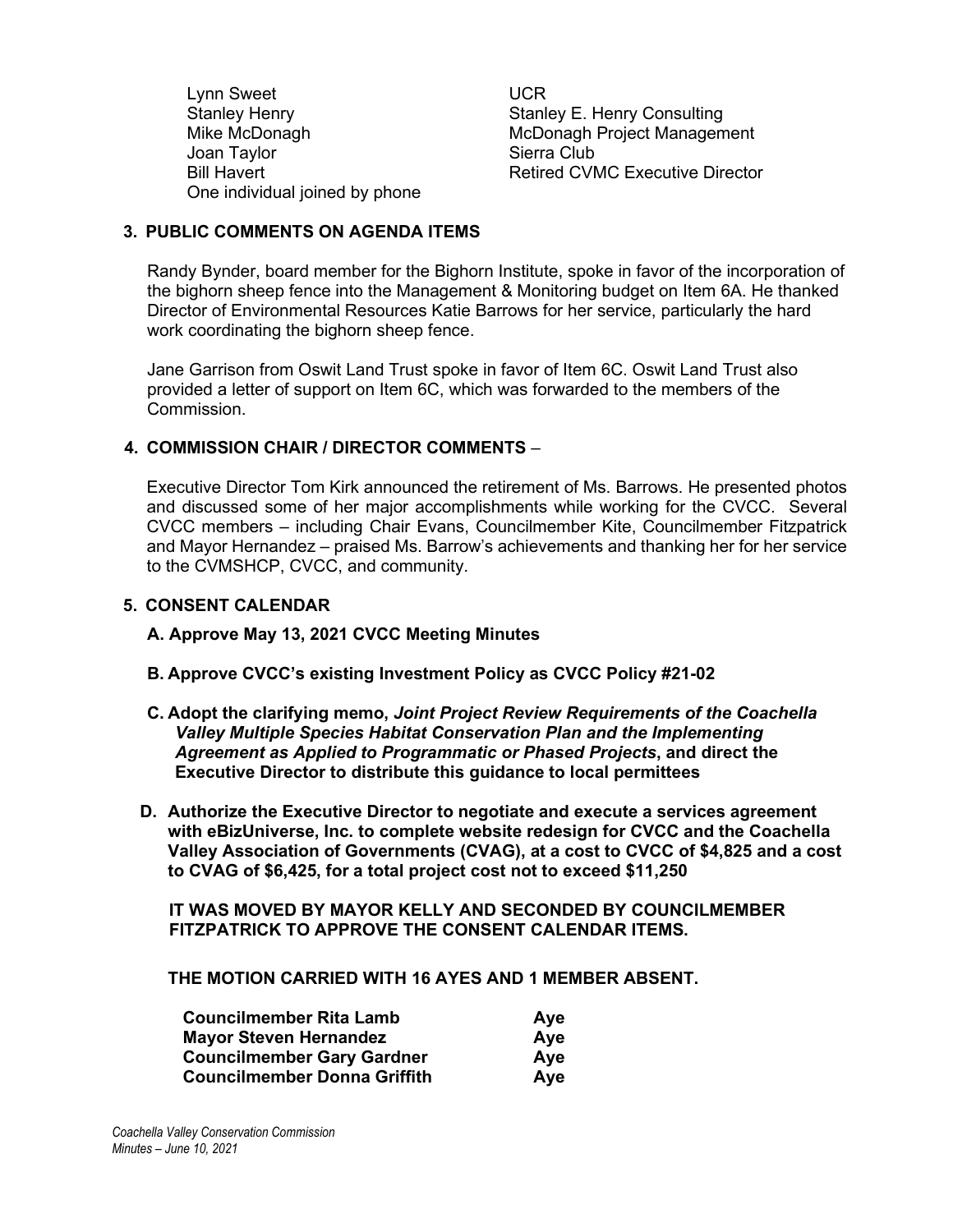| <b>Mayor Elaine Holmes</b>                | Aye           |
|-------------------------------------------|---------------|
| <b>Mayor Linda Evans</b>                  | Aye           |
| <b>Mayor Kathleen Kelly</b>               | Aye           |
| <b>Councilmember Dennis Woods</b>         | Aye           |
| <b>Councilmember Richard W. Kite</b>      | Aye           |
| <b>Councilmember Glenn Miller</b>         | Aye           |
| <b>Councilmember Kathleen Fitzpatrick</b> | Aye           |
| <b>Mayor Pro Tem Jan Harnik</b>           | Aye           |
| <b>Supervisor V. Manuel Perez</b>         | Aye           |
| <b>Director Russ Martin</b>               | Aye           |
| <b>Board Member Anthony Bianco</b>        | Aye           |
| <b>Director Alex Cardenas</b>             | <b>Absent</b> |
| <b>President Nancy Wright</b>             | Aye           |

## **6. DISCUSSION / ACTION**

#### **A. Fiscal Year 2021/2022 Agency-Wide, Programs, and Individual Funds Budget**

Claude Kilgore provided the staff report, highlighting the various parts of the budget, including revenues and expenditures.

## **IT WAS MOVED BY COUNCILMEMBER GARDNER AND SECONDED BY COUNCILMEMBER GRIFFITH TO ADOPT THE CVCC BUDGET FOR FISCAL YEAR 2021/2022.**

#### **THE MOTION CARRIED WITH 16 AYES AND 1 MEMBER ABSENT.**

| <b>Councilmember Rita Lamb</b>            | Aye           |
|-------------------------------------------|---------------|
| <b>Mayor Steven Hernandez</b>             | Aye           |
| <b>Councilmember Gary Gardner</b>         | Aye           |
| <b>Councilmember Donna Griffith</b>       | Aye           |
| <b>Mayor Elaine Holmes</b>                | Aye           |
| <b>Mayor Linda Evans</b>                  | Aye           |
| <b>Mayor Kathleen Kelly</b>               | Aye           |
| <b>Councilmember Dennis Woods</b>         | Aye           |
| <b>Councilmember Richard W. Kite</b>      | Aye           |
| <b>Councilmember Glenn Miller</b>         | Aye           |
| <b>Councilmember Kathleen Fitzpatrick</b> | Aye           |
| <b>Mayor Pro Tem Jan Harnik</b>           | Aye           |
| <b>Supervisor V. Manuel Perez</b>         | Aye           |
| <b>Supervisor Jeff Hewitt</b>             | Aye           |
| <b>Board Member Anthony Bianco</b>        | Aye           |
| <b>Director Alex Cardenas</b>             | <b>Absent</b> |
| <b>President Nancy Wright</b>             | Aye           |
|                                           |               |

## **B. Donation of approximately 248 acres in connection with the Mountain View Power Partners Wind Repower Project**

Peter Satin provided a staff report describing the location and details of the donation agreement. Brief member discussion ensued.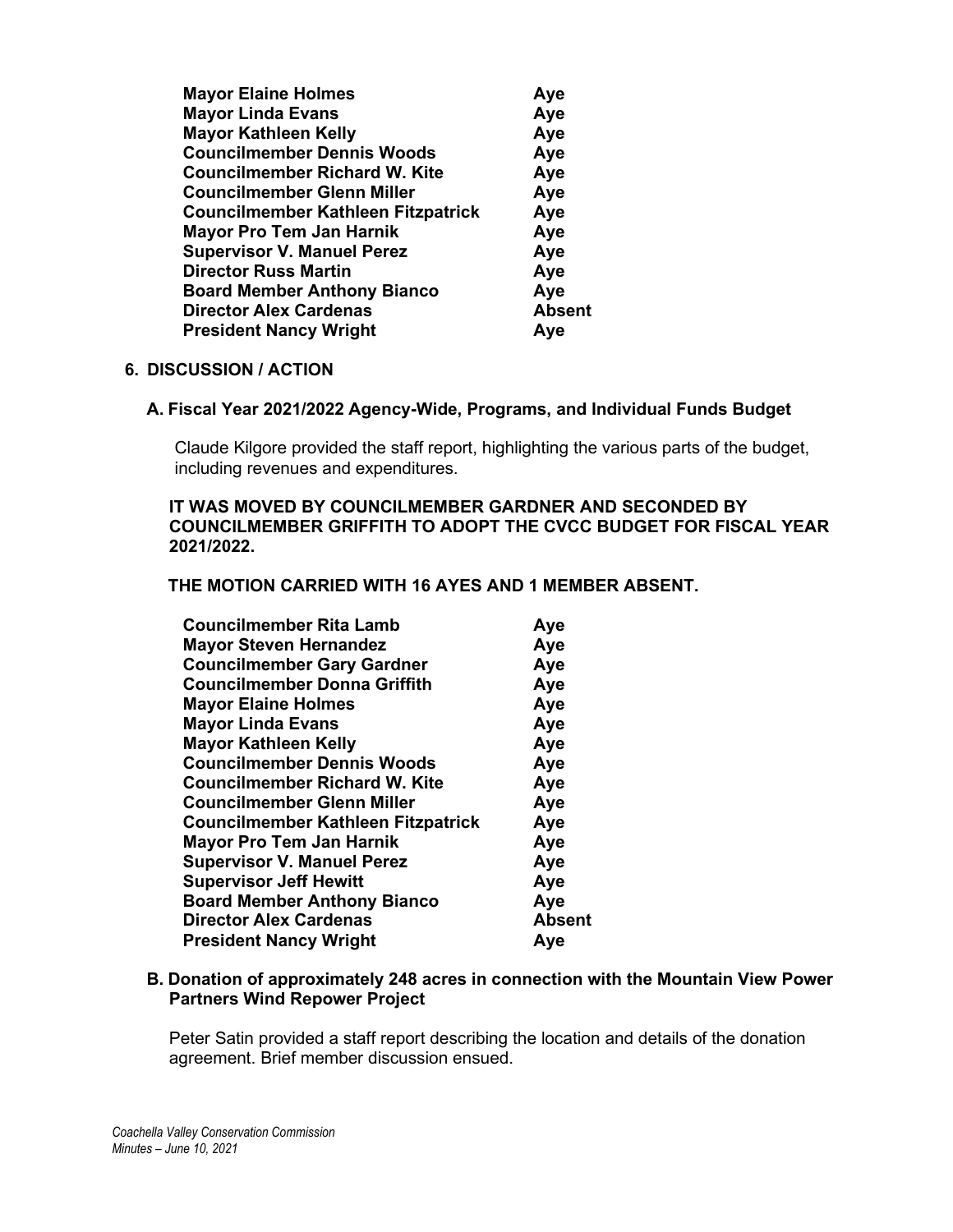**IT WAS MOVED BY MAYOR HOLMES AND SECONDED BY SUPERVISOR HEWITT TO APPROVE RESOLUTION 21-005, AUTHORIZING THE ACCEPTANCE OF THE DONATION OF A PORTION OF ASSESSOR PARCEL NUMBER 522-070-027, TOTALING APPROXIMATELY 248 ACRES, IN THE WHITEWATER FLOODPLAIN CONSERVATION AREA FROM GABRYCH FAMILY LIMITED PARTNERSHIP; AND AUTHORIZE THE EXECUTIVE DIRECTOR TO EXECUTE ALL NECESSARY AGREEMENTS AND TAKE SUCH OTHER ACTIONS AS NECESSARY FOR THE ACQUISITION.**

**THE MOTION CARRIED WITH 16 AYES AND 1 MEMBER ABSENT.**

| <b>Councilmember Rita Lamb</b>            | Aye           |
|-------------------------------------------|---------------|
| <b>Mayor Steven Hernandez</b>             | Aye           |
| <b>Councilmember Gary Gardner</b>         | Aye           |
| Councilmember Donna Griffith              | Aye           |
| <b>Mayor Elaine Holmes</b>                | Aye           |
| <b>Mayor Linda Evans</b>                  | Aye           |
| <b>Mayor Kathleen Kelly</b>               | Aye           |
| <b>Councilmember Dennis Woods</b>         | Aye           |
| <b>Councilmember Richard W. Kite</b>      | Aye           |
| Councilmember Glenn Miller                | Aye           |
| <b>Councilmember Kathleen Fitzpatrick</b> | Aye           |
| <b>Mayor Pro Tem Jan Harnik</b>           | Aye           |
| <b>Supervisor V. Manuel Perez</b>         | Aye           |
| <b>Supervisor Jeff Hewitt</b>             | Aye           |
| <b>Board Member Anthony Bianco</b>        | Aye           |
| <b>Director Alex Cardenas</b>             | <b>Absent</b> |
| <b>President Nancy Wright</b>             | Aye           |
|                                           |               |

#### **C. Acquisition of approximately 42.3+/- acres from the City of Palm Springs in accordance with the Surplus Land Act**

Jim Karpiak of the Coachella Valley Mountains Conservancy provided an overview of the purchase, including the property location and conservation value of the parcel recommended for acquisition. Brief member discussion ensued.

**IT WAS MOVED BY COUNCILMEMBER WOODS AND SECONDED BY SUPERVISOR PEREZ TO APPROVE RESOLUTION 21-006 AUTHORIZING ACQUISITION OF ONE PARCEL TOTALING APPROXIMATELY 42.3+/- ACRES IN THE SANTA ROSA AND SAN JACINTO MOUNTAINS CONSERVATION AREA AT A NOT-TO-EXCEED AMOUNT OF \$460,000, PLUS CLOSING AND TRANSACTION-RELATED COSTS OF \$7,500; AND AUTHORIZE THE EXECUTIVE DIRECTOR TO EXECUTE ALL NECESSARY CONTRACTS AND TAKE SUCH OTHER ACTIONS AS NECESSARY FOR THE ACQUISITION.**

**THE MOTION CARRIED WITH 16 AYES AND 1 MEMBER ABSENT.**

| <b>Councilmember Rita Lamb</b>      | Aye |
|-------------------------------------|-----|
| <b>Mayor Steven Hernandez</b>       | Ave |
| <b>Councilmember Gary Gardner</b>   | Ave |
| <b>Councilmember Donna Griffith</b> | Ave |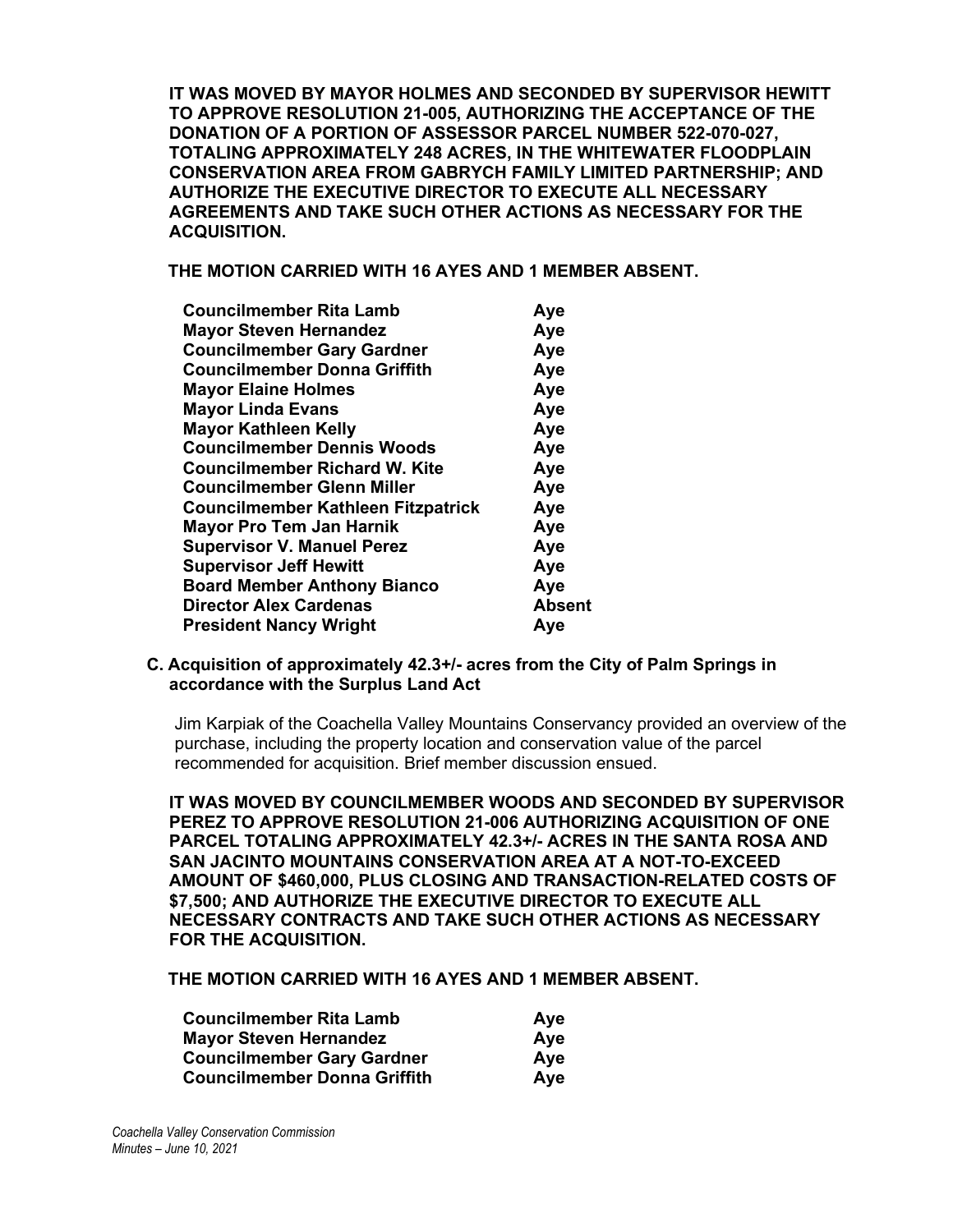| <b>Mayor Elaine Holmes</b>                | Aye           |
|-------------------------------------------|---------------|
| <b>Mayor Linda Evans</b>                  | Aye           |
| <b>Mayor Kathleen Kelly</b>               | Aye           |
| <b>Councilmember Dennis Woods</b>         | Aye           |
| <b>Councilmember Richard W. Kite</b>      | Aye           |
| <b>Councilmember Glenn Miller</b>         | Aye           |
| <b>Councilmember Kathleen Fitzpatrick</b> | Aye           |
| <b>Mayor Pro Tem Jan Harnik</b>           | Aye           |
| <b>Supervisor V. Manuel Perez</b>         | Aye           |
| <b>Supervisor Jeff Hewitt</b>             | Aye           |
| <b>Board Member Anthony Bianco</b>        | Aye           |
| <b>Director Alex Cardenas</b>             | <b>Absent</b> |
| <b>President Nancy Wright</b>             | Ave           |
|                                           |               |

## **D. Contract with the University of California Riverside, Center for Conservation Biology to Implement Biological Monitoring**

Kathleen Brundige gave a staff report and provided an overview of the contract tasks for the upcoming year including implementing the aeolian sand protocol, monitoring and habitat modeling for species such as the Coachella Valley milk-vetch, little San Bernardino Mountains linanthus, and cylindrical cholla habitat for LeConte's thrasher.

#### **IT WAS MOVED BY MAYOR KELLY AND SECONDED BY COUNCILMEMBER KITE TO AUTHORIZE THE EXECUTIVE DIRECTOR TO EXECUTE A CONTRACT WITH THE UNIVERSITY OF CALIFORNIA RIVERSIDE'S CENTER FOR CONSERVATION BIOLOGY TO IMPLEMENT BIOLOGICAL MONITORING FOR THE PERIOD FROM JULY 1, 2021 TO JUNE 30, 2022 AT A COST NOT TO EXCEED \$248,054.**

#### **THE MOTION CARRIED WITH 15 AYES AND 2 MEMBERS ABSENT.**

| <b>Councilmember Rita Lamb</b>            | Aye           |
|-------------------------------------------|---------------|
| <b>Mayor Steven Hernandez</b>             | <b>Absent</b> |
| <b>Councilmember Gary Gardner</b>         | Aye           |
| <b>Councilmember Donna Griffith</b>       | Aye           |
| <b>Mayor Elaine Holmes</b>                | Aye           |
| <b>Mayor Linda Evans</b>                  | Aye           |
| <b>Mayor Kathleen Kelly</b>               | Aye           |
| <b>Councilmember Dennis Woods</b>         | Aye           |
| <b>Councilmember Richard W. Kite</b>      | Aye           |
| <b>Councilmember Glenn Miller</b>         | Aye           |
| <b>Councilmember Kathleen Fitzpatrick</b> | Aye           |
| <b>Mayor Pro Tem Jan Harnik</b>           | Aye           |
| <b>Supervisor V. Manuel Perez</b>         | Aye           |
| <b>Supervisor Jeff Hewitt</b>             | Aye           |
| <b>Board Member Anthony Bianco</b>        | Aye           |
| <b>Director Alex Cardenas</b>             | <b>Absent</b> |
| <b>President Nancy Wright</b>             | Aye           |